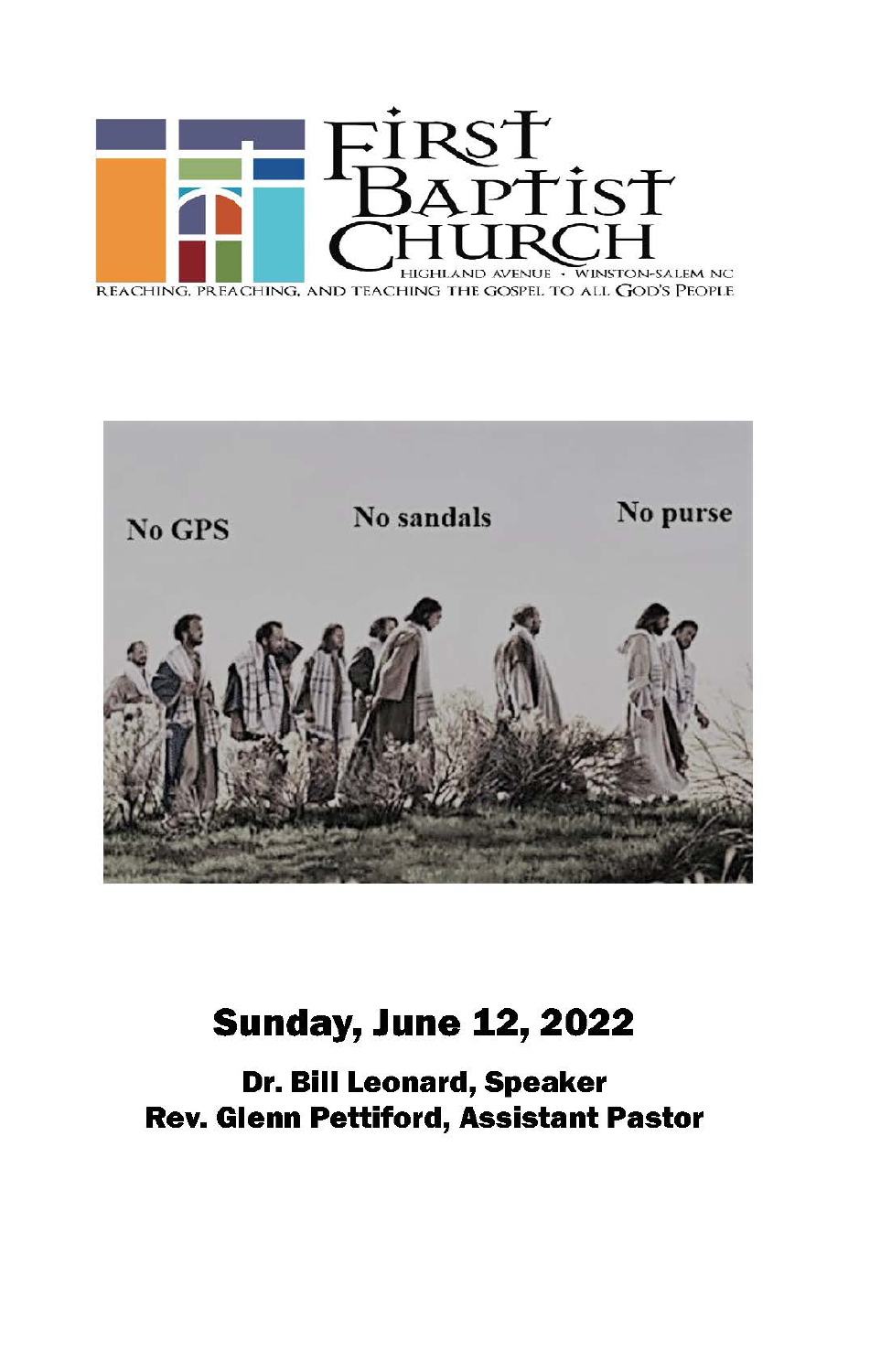**Order of Worship Sunday, June 12, 2022 10:00 a.m.**

**Music for Gathering Choir & Congregation** 

**Call To Worship**

**Pastor:** When I consider thy heavens, the work of thy fingers, the moon and the stars which thou hast ordained;

**Congregation:** What is man, that thou art mindful of him? And the son of man that thou visitest him?

**All:** For thou hast made him a little lower than the angels: and hast crowned him with glory and honor. *Psalm 8:3-5 (KJ)* crowned him with glory and honor.

**Invocation and Lord's Prayer** *Pastor and Congregation*

*John 6:25-35*

**Scripture Deacon Jesse Hymes** 

**Moments of Inner Reflection** 

**Prayer**

**Pastoral Observations**

**Recognition of 2022 Graduates**

**Tithes and Offerings**

**Musical Selection**

**MESSAGE Dr. Bill Leonard** *"Tangibilifying Grace"*

**Invitation To Discipleship** 

**High School Graduates**

## *Zoei Belcher*

East Forsyth High School She will be attending Florida Agricultural and Mechanical University in Tallahassee Florida this fall. Her major will be Nursing with a minor in Physical Therapy. Zoei is graduating this morning and will not be with us

## *Ilana Elyse Birch*

Mount Tabor High School She will be attending Wake Forest University in the fall majoring in Psychology. Ilana is graduating this morning and will not be with us

## *Christian P. Little*

Middle College of Forsyth Christian will be attending the University of North Carolina at Greensboro this fall majoring in Biology.

## **Graduate**

## *Candice Johnetta Burris*

Master of Arts Degree in Human Service from Wake Forest University Candice is currently working at Wake Forest University serving as Academic Coordinator in the Department of Communications



**Closing Remarks & Benediction**